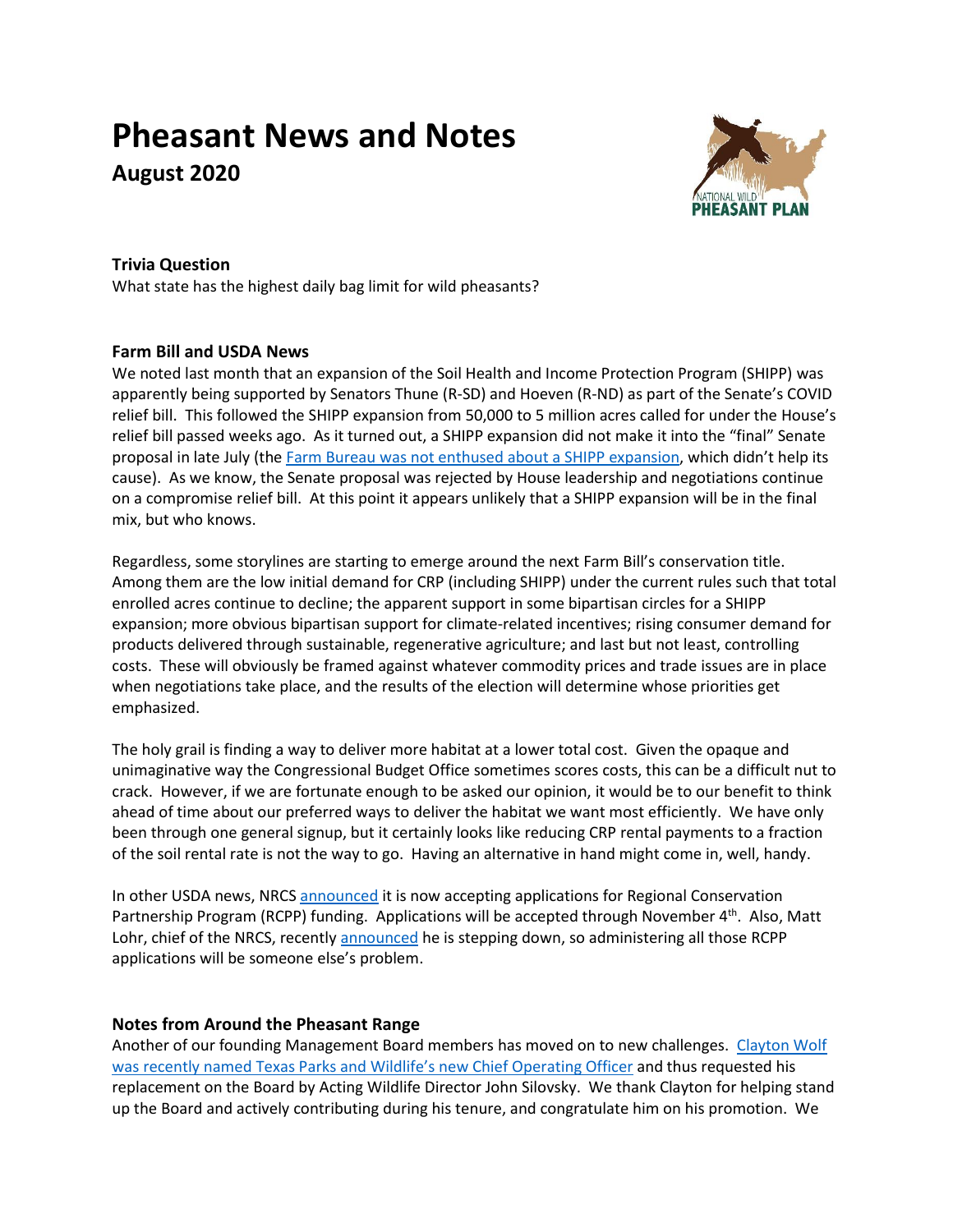also look forward to meeting John in person someday when we can safely get more than five unrelated people in a room.

Year Two of the multi-state brood survey project at Iowa State is off and running. Ten states (IA, ID, KS, ND, NE, NM, OH, OK, SD, and WA) are contributing data from 92 routes, with each route being run a target of five times. Zach Dienes, the ISU grad student on the project, used last year's data to suggest we needed about 100 routes this year to yield robust results, so we just about hit the target. Travis Runia and the South Dakota Game, Fish and Parks staff again provided the data collection app – thanks, Travis! We look forward to the insights that Zach and Adam Janke can extract from this year's observations.

South Dakota is the policy news generator again this month. SDGFP is [contemplating](https://gfp.sd.gov/news/detail/1410/) several changes to their hunting season, including a uniform 10:00 a.m. daily starting time, running the season through January 31<sup>st</sup>, and increasing the daily bag from three roosters to four during December and January. The first two changes are proposed to start in 2020, and the bag limit change in 2021. The agency is currently soliciting public comments and will decide on the proposals at their September 2-3 Commission meeting.

Our upcoming Technical Committee meeting in Texas has been postponed until early 2021 for obvious reasons. If things are still shaky on the disease front this winter, we will probably hold the meeting virtually.

Finally, Technical Committee members Joseph Lautenbach (Ohio) and Tim Lyons (Minnesota) have new papers out on [grassland birds](https://doi.org/10.3996/062019-JFWM-053) an[d Canada geese,](https://doi.org/10.3996/122019-JFWM-104) respectively. Congrats, Joseph and Tim! If others have new publications coming up, please let me know.

#### **Pheasant-relevant Media**

[South Dakota ends pheasant brood survey, proposes extending hunting season](https://www.argusleader.com/story/news/politics/2020/08/03/south-dakota-ends-pheasant-brood-survey-proposes-extending-hunting-season/5549196002/) [Pheasant chicks cause Iowa traffic accident](http://www.decorahnews.com/news-stories/2020/07/25897.html) [North Dakota pheasant population up or down?](https://www.bowmanextra.com/sports_paid/pheasant-population-up-or-down/article_29c9c06a-d1bf-11ea-8d9d-c3f27b1f46f5.html) [Spring pheasant count in North Dakota provides optimism after dismal fall](https://bismarcktribune.com/news/state-and-regional/spring-pheasant-count-in-north-dakota-provides-optimism-after-dismal-fall/article_69b44235-e296-59e7-890d-2c3f3c8b8ec3.html) [Walz cancels 2020 Minnesota Governor's Pheasant Hunting Opener](https://www.wctrib.com/sports/outdoors/6602925-Walz-cancels-2020-Governors-Pheasant-Hunting-Opener) [Minnesota Pheasants Forever chapter expands wildlife complex in wellhead protection area](https://www.dglobe.com/sports/outdoors/6572549-Nobles-County-Pheasants-Forever-expands-wildlife-complex-in-wellhead-protection-area) [One of world's largest and rarest pheasants spotted In Malaysia](https://rojakdaily.com/news/article/9964/one-of-world-s-largest-and-rarest-pheasants-spotted-in-malaysia) [Video: cheatgrass threatens](https://vimeo.com/408602301) Gunnison sage-grouse [How absentee landlords keep farmers from protecting water and soil](https://www.npr.org/2020/07/14/890449857/how-absentee-landlords-keep-farmers-from-protecting-water-and-soil) [Drone swarming approved in U.S. for agriculture](https://www.precisionag.com/market-watch/drone-swarming-approved-in-u-s-for-agriculture/) ['Here's your check': Trump's massive payouts to farmers will be h](https://www.politico.com/news/2020/07/14/donald-trump-coronavirus-farmer-bailouts-359932)ard to pull back

### **Recent Literature**

[Dwight, I. A., J. H. Vogt, P. S. Coates, J. P. Fleskes, D. P. Connelly, and S. C. Gardner. 2020. Linking nest](https://doi.org/10.1071/WR18199)  [microhabitat selection to nest survival within declining pheasant populations in the Central](https://doi.org/10.1071/WR18199)  [Valley of California. Wildlife Research](https://doi.org/10.1071/WR18199) 47:391-403.